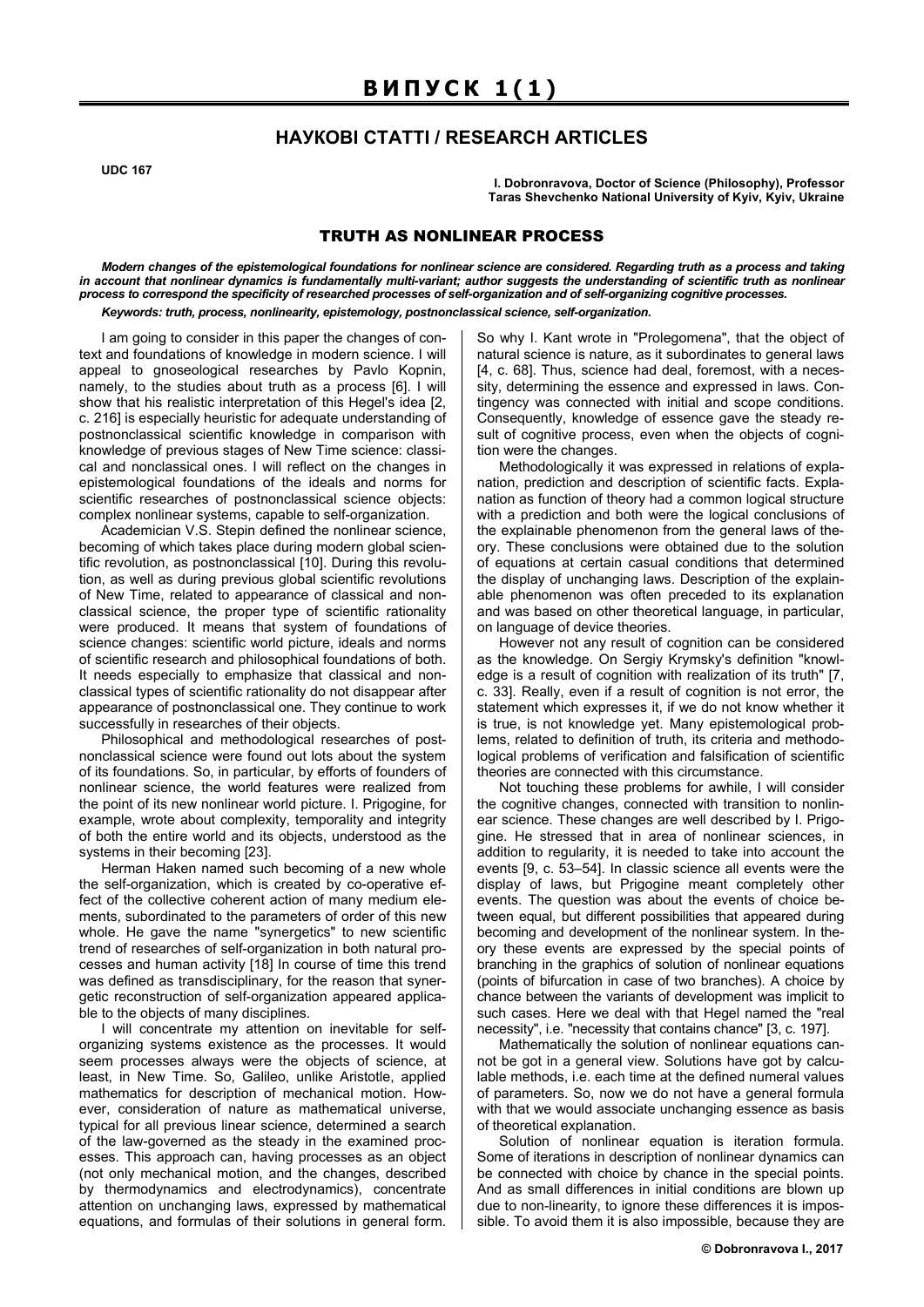provided by quantum fluctuations. Thus, idealization, grounding stability of theoretical result in linear science, in nonlinear science no longer works, and stability, if it is still present on occasion (for example, for limit cycles as steady attractors), in any case is dynamic stability. And as we talk about nonlinear dynamics, sooner or later in its description the events of choice by chance must appear in a point of branching. It means methodologically, that by logical structure explanation coincides with description.

A prediction on the old scheme of exact definiteness of future value of parameters by law no longer exists. A predict function of nonlinear theory realizes itself quite differently: not on determination of effective cause, that is formed in every point of bifurcation and acts as the real necessity, including a chance [15], but rather due to determination by attractor as a special purpose cause in nonlinear medium till it become chaotic [5] and then in determination of results of competition of attractors in dynamic chaos [Paitgen and Richter 1986].

Thus, knowledge about development of nonlinear dynamics fundamentally is a process, because each time when this development takes place even by a well-known formula, it makes happen differently, especially in forming of fractals. These fundamentally complex structures that are formed in the field of competition of attractors in dynamic chaos have a scale invariance or self-similarity [20].

This knowledge turns out by means of computers and often it represents by computer simulation of nonlinear dynamics. Development of nonlinear dynamics on base a certain formula appears very quickly there and allows squeezing information at reproducing of complex images on computer screens. It means the knowledge acquires operative character, because computer imitates the process of calculation that in principle is accessible to the human person, though extraordinarily hard. Such first calculable solutions of nonlinear equations were carried out at the beginning ХХ of century by Henry Poincare, certainly, without computers.

Such way of knowledge to exist causes some methodological problems, the resolving of that is impossible without the revision of epistemic foundations of methodology. I used to write [17] with reference to M. Mamardashvili [8] about impossibility to save the idealizations of distinction between unchanging essence and the changeable phenomena, that are only appearance of essence which is indifferent to its own appearances. When we regard selforganization as becoming of new whole in a nonlinear medium, we deal with forming not only appearance of essence but becoming of essence itself.

This revision of epistemological foundations is a base for the new understanding of description and explanation procedures in nonlinear science. Here successfully works not consideration of growing knowledge as row of theories, but those methodological models of science development that is elaborated by historical school in methodology of science, in particular methodological model of the research program by I. Lacatos [19]. In a hard core of program there are certain suppositions about nature of the investigated phenomena, and the methodological means of positive and negative heuristic are contained both in a core and in the protective belt of hypotheses.

As I used to demonstrate [17, p. 36], Synergetics could be considered as transdisciplinary scientific program. Here as knowledge it is impossible to regard only synergetic theories of self-organizing processes in different sciences. Knowledge about methodological procedures of subject activity is important also. So, without replacement of the methodological reduction principle by H. Haken's principle of subordination, the very possibility to understand the cooperative processes of self-organization does not exist at all.

It would seem, to consider all these processes adequately it is enough to accept after Hegel an idea about truth as a process [2, c. 216], to avoid many methodological problems. However, as history of philosophy of science showed, without preliminary rethought in a materialistic or realistic way, application of Hegelian ideas to sciences about nature was not succeeded. And Hegel himself, as it is generally known, did not see a fit such application of dialectics. And not only because, that only spirit is capable to develop, according to his opinion. Eventually, scientific cognitive activity in a sense is also spiritual.

But within the framework of the Hegelian book about a concept despite all its dialectics of absolute and relative in truth as a process, nevertheless there is an absolute idea as last instance and aim of process of cognition, as absolute truth. Consideration of approximation of absolute truth with relatively true knowledge to what researchers are attracted by Hegel, put the truth out of cognition. Successive К. Popper entered for it the special third world of the truths of science [22, p. 439–495]. V. Lenin ignored this problem at all. Pavlo Kopnin commits real break-through to the realistic understanding of truth as a process in that part of epistemology, that he names, on clear ideological reasons, Lenin's theory of truth, but Lenin himself was very far to it.

Unlike the predecessors, Kopnin keeps truth wherein it only can be: not out of cognition, but in its process. Regarding absoluteness and relativity as features of cognitive process, he shows that absolute – what is saved in the process, and relative – that is eliminated from it in course of time. At any moment cognition contains certain unity of absolute and relative. And although with development of cognition absolute is accumulating itself in it, separation of absolute from relative fully is impossible. Principle of concrete truth requires taking into account that those judgments, which could just be corresponding to reality, can became false at the change of circumstances.

A question about authenticity of knowledge decides similarly certainly: justified belief there is knowledge with the certain limits of its applicability. However the comprehension of such limits takes place also in the process of development of cognition: from creation of new theories to finding out the very possibility to clarify the limits. Thus, well-known English physicist Michael Berry reported in Congress on Logic, Methodology and Philosophy of Science in 1991, that for realization of limits between applicability of geometrical and waves optics, it is needed to use nonlinear optics. This example is especially representative, taking into account that geometrical and wave's optics was created in the XVII century, and nonlinear in the XX century, three hundred years later.

Kyiv's epistemological school appears useful for understanding of postnonclassical knowledge. Fundamental feature of such knowledge – existence as a process – does not exclude the consideration of its truth, but on the contrary, assists to it with matching understanding of truth. Though Kopnin's consideration of truth as a process is still linear, this process is opened to future. It makes so the possibility to regard truth as a nonlinear process also. Then theoretic prediction of alternative variants of nonlinear dynamics in special (bifurcation) points we can regard as scientific truth, especially if it includes the knowledge about conditions of realization each of variants or both of them. However, contingency of real choice is impossible to avoid. So, theoretical true knowledge is knowledge of possibilities.

It is typical not only for nonlinear science. Linear statistical laws also connect the sets of possibilities in necessary way. Difference can be clarified by the comparison of rela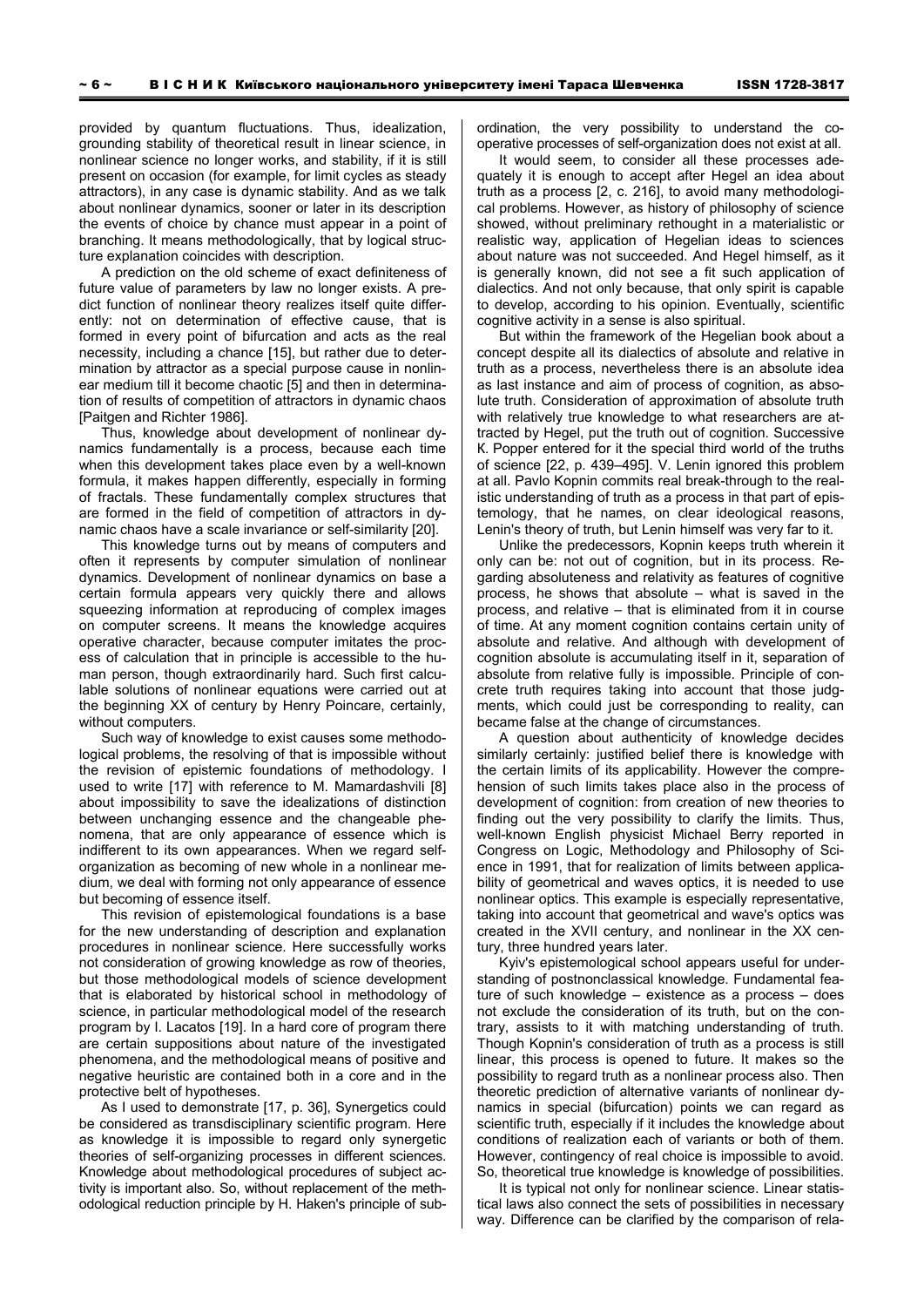tion between necessity and possibilities in linear and nonlinear theories. Linear statistical laws cover the set of possibilities and possibilities are appearance of necessity. So there is strict prediction of probability as measure of transition of possibilities to actuality. Nonlinear equations have few solutions, at least two. Realization of possibilities originates the new necessities. Both possibilities are equally probable. Knowledge about these possibilities is scientific truth despite of which possibility realizes by chance this or other moment. Such understanding of truth as nonlinear process corresponds to situation in nonlinear science.

Firstly it is because of postnonclassical science has as the object the processes of self-organization with their always real necessity, contained choice by chance. So, theoretic knowledge must reconstruct all variants of nonlinear system behavior in different circumstances. Just such knowledge is capable to work as true prediction of results of human activity in different variants of certain conditions. It means people can act to get the desirable variant of nonlinear dynamics. It sounds closer for providing the base of human freedom by scientific truth, than fatal prediction of linear scientific theories. However, contingent influence by inner or outside "noise" on the choice by chance between opportune and accident possibility is inevitable. So freedom connects with risks, as human experience shows always.

Postnonclassical science is human commensurable, i.e., it is impossible to avoid the participation of humans both in the investigated processes, such as ecologic ones with account of influence of technique, and in postnonclassical researches themselves just because of inevitably great importance of small human influences. That's why V.S. Stepin considers the realization of objectivity for postnonclassical knowledge relative not only to facilities of observation but also to the human values of cognizing subject [11, c. 619–640]. In certain sense the process of cognition itself can become the article of such postnonclassical consideration. Thus modern evolutional epistemology uses synergetic models regarding an idea as an attractor in the medium of becoming scientific knowledge. Approach of evolutional epistemology comes from abstracting from the certain subjects of cognition.

But self-organization of postnonclassical knowledge can be considered from other point of view. The question is about self-organization of scientific knowledge in the environment of scientific communication, especially for polydisciplinary scientific societies that are organized to resolve the complex problems. There must be corresponding methodological foundations for such self-organization. These foundations can be originated by such transdisciplinary programs as synergetics. By the base for selforganization of scientists to communicative society can be a scientific world picture with its philosophical grounds and ideals and norms of scientific researches realized on corresponding philosophical foundations.

Examining organization and self-organization of scientific communities, we regard science as the social institute. It would seem, in our time of government orders, research grants and branching network of universities there is no room for self-organization in scientific community. Really, many of that in scientific institutes what was once formed by self-organization, presently are reproducing on the basis of organization. But science as the phenomenon of culture is characterized with permanent tension between science as culture, reproducing the subjects and knowledge, and novelty as specific feature of scientific cognition [8]. So, organizational efforts of scientific managers are constantly complemented by self-organization of scientific community. It is especially obvious for becoming of new paradigm. New ideas quickly become fashionable, and a fashion in any

sphere of life is the phenomenon of self-organization. Efficiency of new ideas becomes basis for self-organization of new scientific association often out of scopes of existent scientific disciplines.

The modern examples of origin of many public organizations of scientists working in the transdisciplinary area of nonlinear science are interesting in this sense, in particular Ukrainian synergetic society. Its members organize the scientific conferences and participate in the scientific conferences of other such national and international scientific associations.

This self-organization, foremost, is the means of conditioning for scientific communication. And already in the communication of different disciplines representatives incorporated in the devotion to the new ideas, there is selforganization of scientific knowledge takes place. I observed sometimes, how during scientific discussions in such associations which are open for the origin of new knowledge, there is birth of new senses. And although such new senses are expressed by certain persons, it is done due to scientific communication. Often scientists, who are lucky to find a new thought, themselves evident about it. That openness to the new that arises up in the group of representatives of different disciplines or subdivisions of the same discipline especially assists to "brain storming". Then various self-understandable is got out from depths of unconscious, being put under a question by rethinking of his grounds, caused by new facts and new ideas. So, selforganization of scientific knowledge connects with selforganization of scientific community.

Prominent Russian mathematician S.P. Kurdyumov and his coauthor, Moscow philosopher H. Knjazeva wrote, concerning such self-organization: "development of science, as well as any other complexity organized system, has nonlinear character. Non-linearity of scientific progress is expressed, in particular, in multi-variant approach and alternativeness of development of scientific knowledge" [5, c. 179].

This multi-variant approach, the branching of cognitive process is in principle assumed by dialectical point of view. But however under influence of classic ideal of rationality, realism, which comes from the presence of the privileged cognitive position ("God's eyes view" [25] presupposes the linearity of scientific progress finally. Indeed, if to accept the correspondent theory of truth, it seems that must be only one variant of knowledge with accordance to reality. Then from many possibilities of development of science must remain only one. So, turning back, we see one line of development, and the fork of possibilities remains for the future. However, such consideration unobvious proceeds from obsolete conception of truth. Realism with a "human face" 25], that takes in account the certain cognitive position of certain subject, opens possibility to confess as true not one, but few variants of scientific development.

Science history knows the great number of synthesis of opposite points of view. Thus, corpuscular and wave approaches to understanding of light, which arose up in times of Newton, after many changes during development of physics were in the end synthesized as unity of discrete and continuous, particles and fields in the central concept of quantum electrodynamics – "quantized field". Y. L. Klimontovich brings other example in his editorial afterwards to Russian translation of Prigogine's book "From Being to Becoming" [23]. The question there is about the way of Boltzmann and way of Poincare in consideration of dynamics of the complex systems. Henry Poincare considered it is necessary to trace the dynamics of motion in all its details. L. Bolzman offered the statistical approach to consider, basing on averages, the systems with many particles. Now these approaches appeared not reciprocally